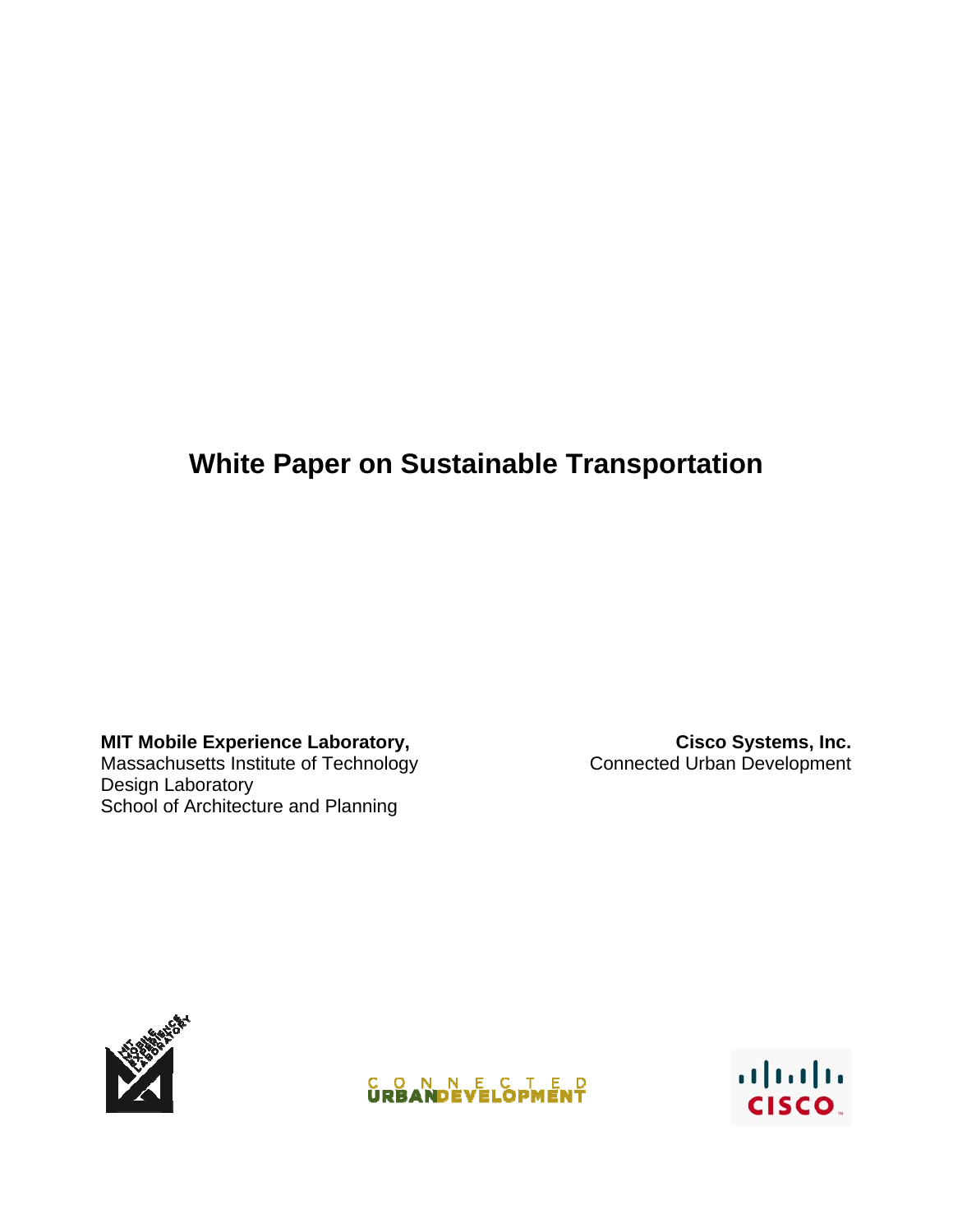## **Authors**

Federico Casalegno, Dave Chiu

## **Introduction**

The following three visions of sustainable public transportation were created by the MIT Mobile Experience Lab, Massachusetts Institute of Technology in collaboration with Cisco Systems, Inc. and the cities of Amsterdam, the Netherlands; Seoul, South Korea; and San Francisco, California.

Set five to ten years in the future, each scenario explores a variety of technologies and user experiences appropriate for the specific city, with the common goal of increasing public transportation use by enhancing services and making public transportation more attractive.

These scenarios were originally presented at the Connected Urban Development Conference in San Francisco in February 2008.

## **Sustainable Public Transportation**

The main criteria for the Connected Urban Development project is to improve the sustainability of public transportation. While primarily focused on providing environmental benefits, the MIT Mobile Experience Lab was also interested in improving social and economic factors within sustainable public transportation. The Lab's approach encompassed two primary conditions: Information and Communications Technology (ICT) and social networking.

### **Information and Communications Technology (ICT)**

While the nature of the Lab's partnership with Cisco immediately lent itself to seeking innovative, environmentally sustainable concepts utilizing ICT, the Mobile Experience Lab was also very interested in transforming the experience of using ICT solutions towards emphasizing a more human approach. By focusing on the social characteristics of ICT (such as empathy and personalization, as well as interaction and social networking), the Lab aims to make these already technically efficient and empowering solutions more attractive to users. Only by encouraging the adoption of these technologies can we begin to realize the large-scale environmental benefits that they promise to produce. After all, the most elegant solution is useless if nobody uses it!

### **Social Networking**

Encouraging adoption of new ICT-based solutions can be accomplished by making the solution attractive, but social networks provide another significant motivator for adoption. These social networks can be existing, real-world networks such as families or coworkers, or ad-hoc virtual networks, such as online communities. Both types of social networks can be leveraged to achieve a common goal of sustaining participation and encouraging behavior change in participants.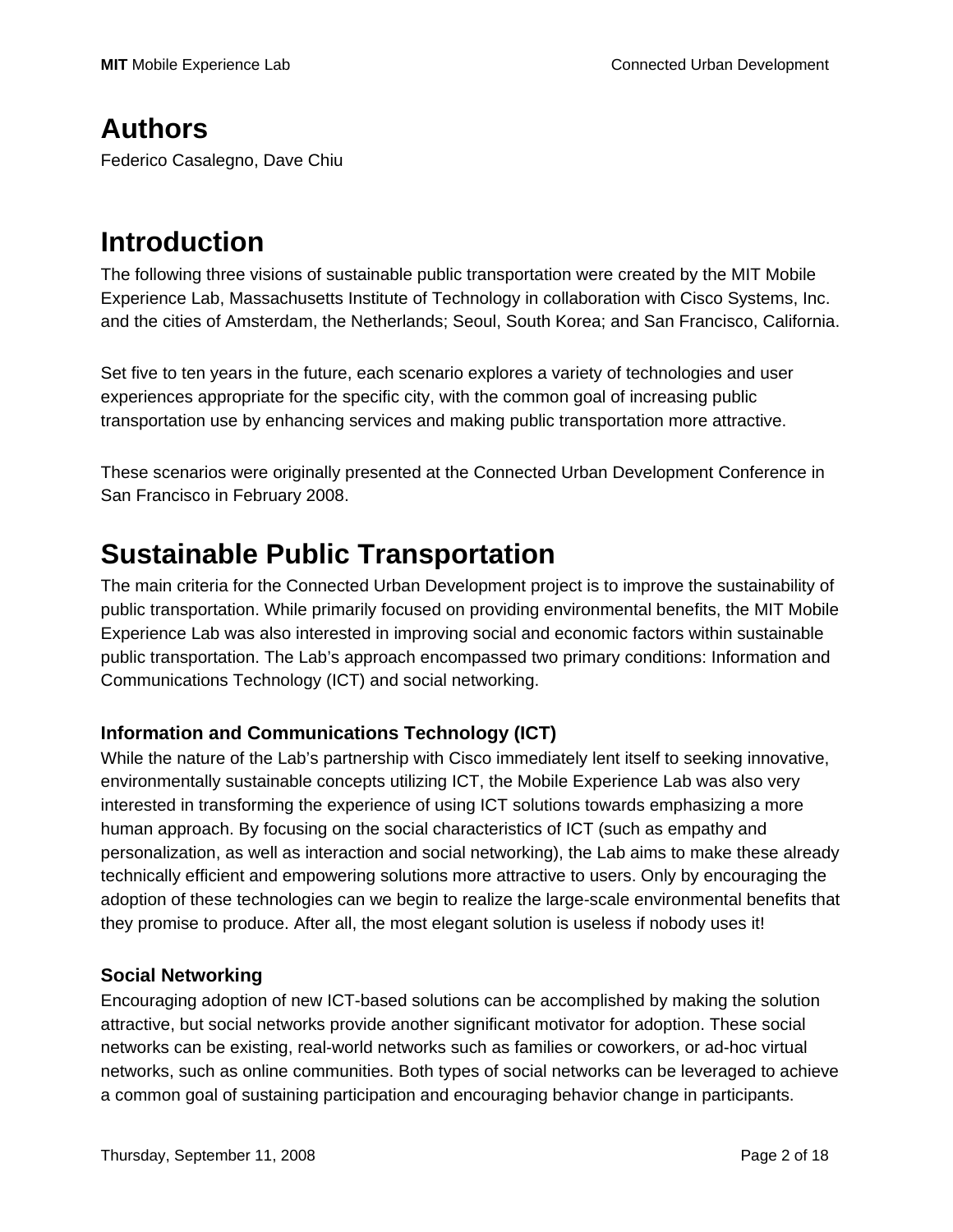Companies might encourage their employees to take public transportation or work remotely, collecting their employees' aggregated scores as the company's overall rating, which could then be compared to a rival company's score. Fostering competition between virtual and real-world social networks can encourage increased rates of adoption and motivation for continued participation.

However, leveraging these social networks is about more than simply reducing commute travel time or improving efficiency; initiatives which utilize social networks need to consider the experience as a fundamental component to their success or failure. For example, telecommuting may improve the quality of life for employees by reducing their commute, but one side effect of such an arrangement is that employees who often work from home are more likely to be passed over for a promotion compared to employees who are in the office every day. Social mores may be one factor in such a situation (the employee who comes to work may appear to be more dedicated), but technology such as video-conferencing or telepresence can help to alleviate some of these symptoms by making it easier to relate to remote workers. Instead of appearing as simply an email address, facilities such as telepresence enable remote workers to attend meetings as active participants in life-size circumstances.

# **Background**

As part of this project's development process, the MIT Mobile Experience Lab ran a semseter-long project with a class of students comprising a broad cross-section of MIT and Harvard, including the MIT Sloan School of Business, Harvard Graduate School of Design, and the MIT Department of Architecture and Planning. This interdisciplinary approach to the project brought a wealth of unique insights grounded in each student's particular background, experience, and research focus.

The Lab's partnership with Cisco Systems naturally led to a focus on the impact of ICT and networking technology on sustainable public transportation in particular, as well as its role in the broader issue of environmental sustainability. While the production of electronic products has a negative impact on environmental sustainability, the use of ICT has a potential for reversing this trend by, for example, improving the quality of remote communications and thereby reducing the need for business travel.

Additionally, each city had its own unique vision of the future and immediate needs. One of the challenges of this project for the Lab was to reconcile the long-term vision of the proposals with the pragmatic, near-term needs of the cities. Desk research helped to define the current state-of-theart within each city, and the scenarios aimed to build upon each city's existing infrastructure and exploit planned technology implementations.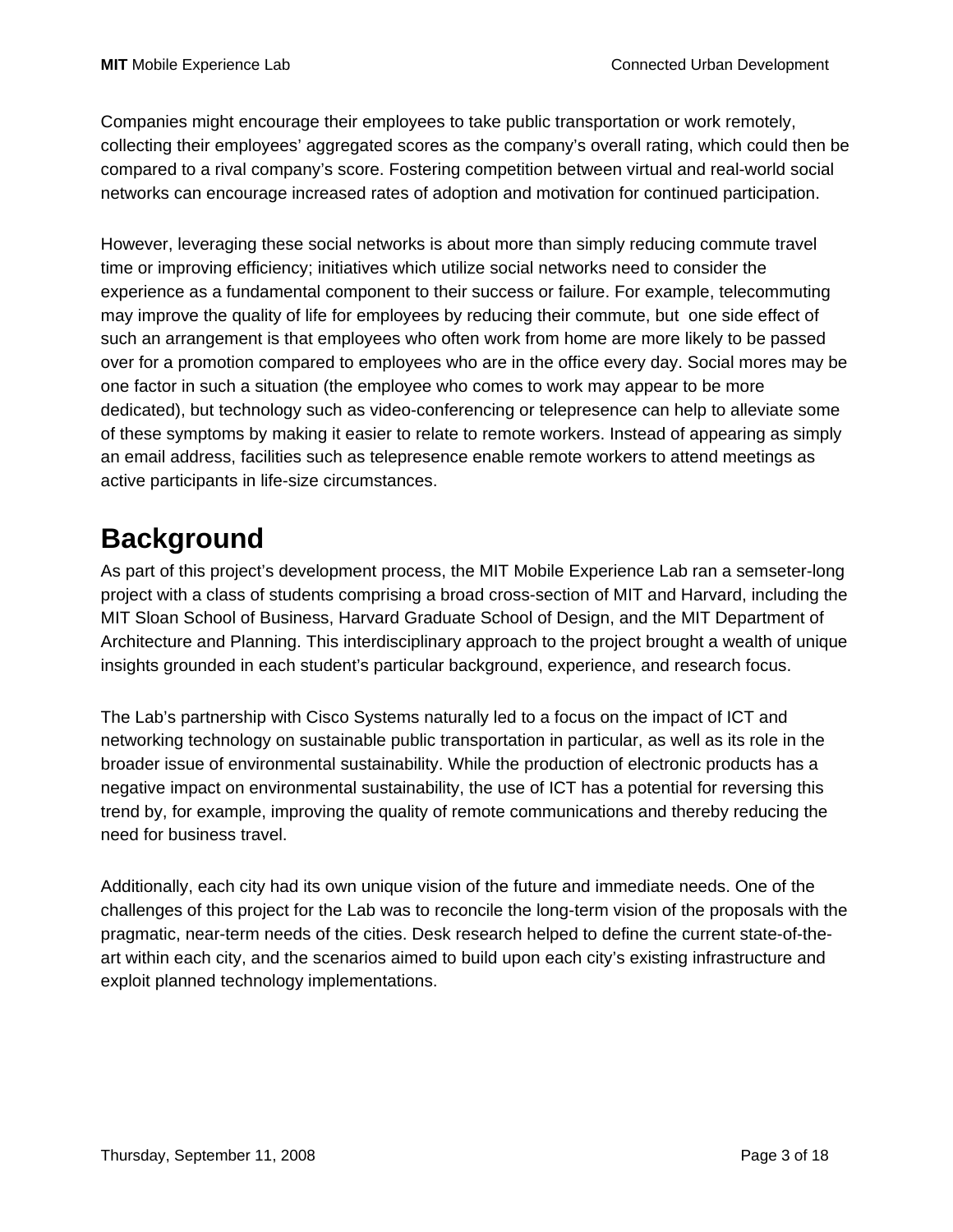# **Amsterdam: The Personalized Public Bus**

In the coming years, Amsterdam is expecting significant population growth in Almere, a nearby suburb. Infrastructure constraints along the route from Almere to Amsterdam mean that future capacity for private cars is very limited, particularly during commute hours. Our goal was to propose concepts which make public transportation an attractive, convincing alternative to private cars. Our target audience was commuters, with a technology- and trends-timeline of ten years in the future that also recognizes the ongoing development of a high speed, open fiber network in Almere.

The Amsterdam scenarios propose a number of innovations, each of which is described in more detail below: real-time travel planning, the majordomo bus, the open source bus, the personalized bus, and the customized bus.

### **Real-time Travel Planning**

Two key elements to travel planning are to provide information that is easily accessible and easily digestible. Content can be delivered throughout the home using a variety of channels, such as embedded displays in furniture or ambient cues using lighting or sound. Along with news feeds, calendars, and agendas, transit information is given equal emphasis as part of the user's routine. Some of the elements taken into consideration include updates on bus reservations, traffic reports, scheduled construction, city events, weather conditions, and other factors which might impact a commute.



These factors are distilled into a set of commute recommendations by a personal travel assistant. While the user always has the option of drilling deeper into specific data sets, the default view provides a set of options that are tailored to the specific circumstances of the user. The options can be presented and ranked according to specific criteria, such as departure time or projected arrival time, making it easier for the user to quickly assess his or her options and make a decision.

The recommendations made by the personal travel assistant factor in personal preferences (commute duration, route, departure time) and real-time commute data (road conditions, weather, current capacity). The user can then select or modify a recommendation based on additional criteria such as the number of passengers projected to be on board, or to catch a bus with a friend. Over time, the personal travel assistant can learn a user's habits and preferences, and automatically integrate them into its recommendations.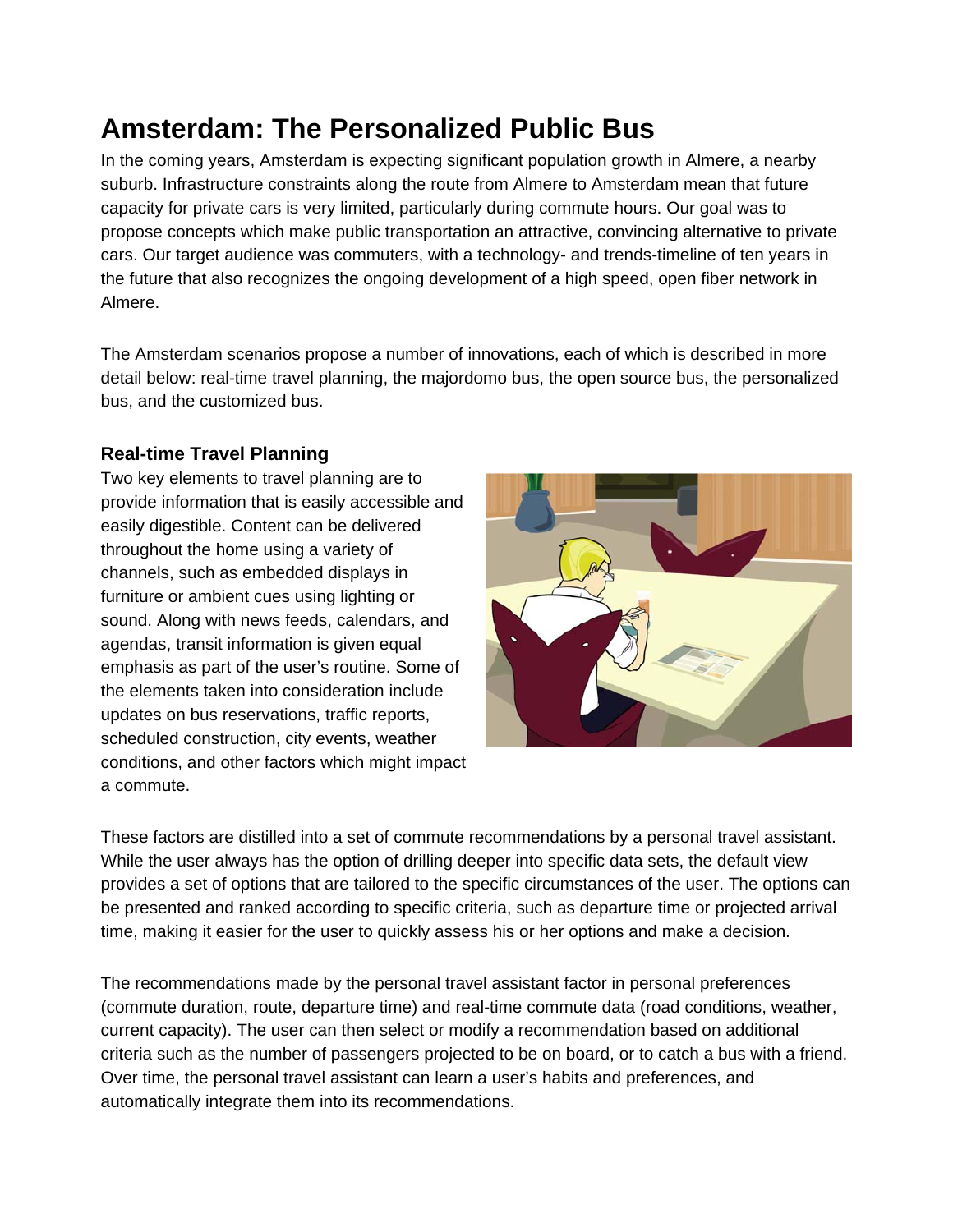Once the user selects a commute route and confirms his or her reservation, the system uses GPS on the bus and the user's mobile phone to coordinate boarding. Based on the location of the user and the bus, the system designates an ad-hoc pickup point where the bus and user arrive simultaneously. As both the bus and the user travel to the pickup point, they receive updates from the system about each others' progress. If either party encounters a delay, the system can dynamically re-allocate resources and direct the user to another pickup point, or arrange for another bus to make the pickup at a later time.

Strong optimization software powers both the travel recommendation system and the routing system, accounting for various factors within the system, including individual destinations and rate of travel, service pickup and delivery points, overall transit system status, and environmental factors such as weather or pollution. Data is gathered from a variety of governmental and privateparty sources, and is combined with personal preferences of passengers to produce customized, highly relevant travel recommendations. Real-time updates boost rider confidence, as does the system's ability to recover from unexpected disruptions and coordinate alternate transit solutions.

### **Majordomo Bus**

The majordomo bus acts on behalf of its riders to coordinate services which make their lives more efficient and convenient. Passengers can use a specialized service area on the bus to drop off mail and packages, deposit or collect dry cleaning, or pick up food or beverages. While promoting the bus as a centralized point for service delivery, this arrangement also helps to reduce the number of individual trips that passengers would normally need to make.



#### For example, riders can drop off their dry

cleaning on the bus in the morning and arrange to pick it up on their bus in the evening. The bus acts as an aggregator of dry cleaning, ultimately coordinating a handoff of laundry with a partnering dry cleaning service. When ready for pickup, the bus system can act as a distribution network, with a bus picking up a load of dry cleaning that consists partly of deliveries for its passengers and partly of bulk deliveries for other buses. These bulk deliveries are left at way-stations for pickup by specific buses which then distribute the deliveries amongst their riders. Key to this service is coordinating buses with both passengers and deliveries so that they end up on the same bus.

The same type of system can accommodate the delivery of food, beverages, and other services. Passengers can make purchases in advance or while riding the bus, with the bus aggregating orders, collecting payments, and coordinating pickup from a partner service (e.g.: Starbucks), possibly in conjunction with picking up another passenger.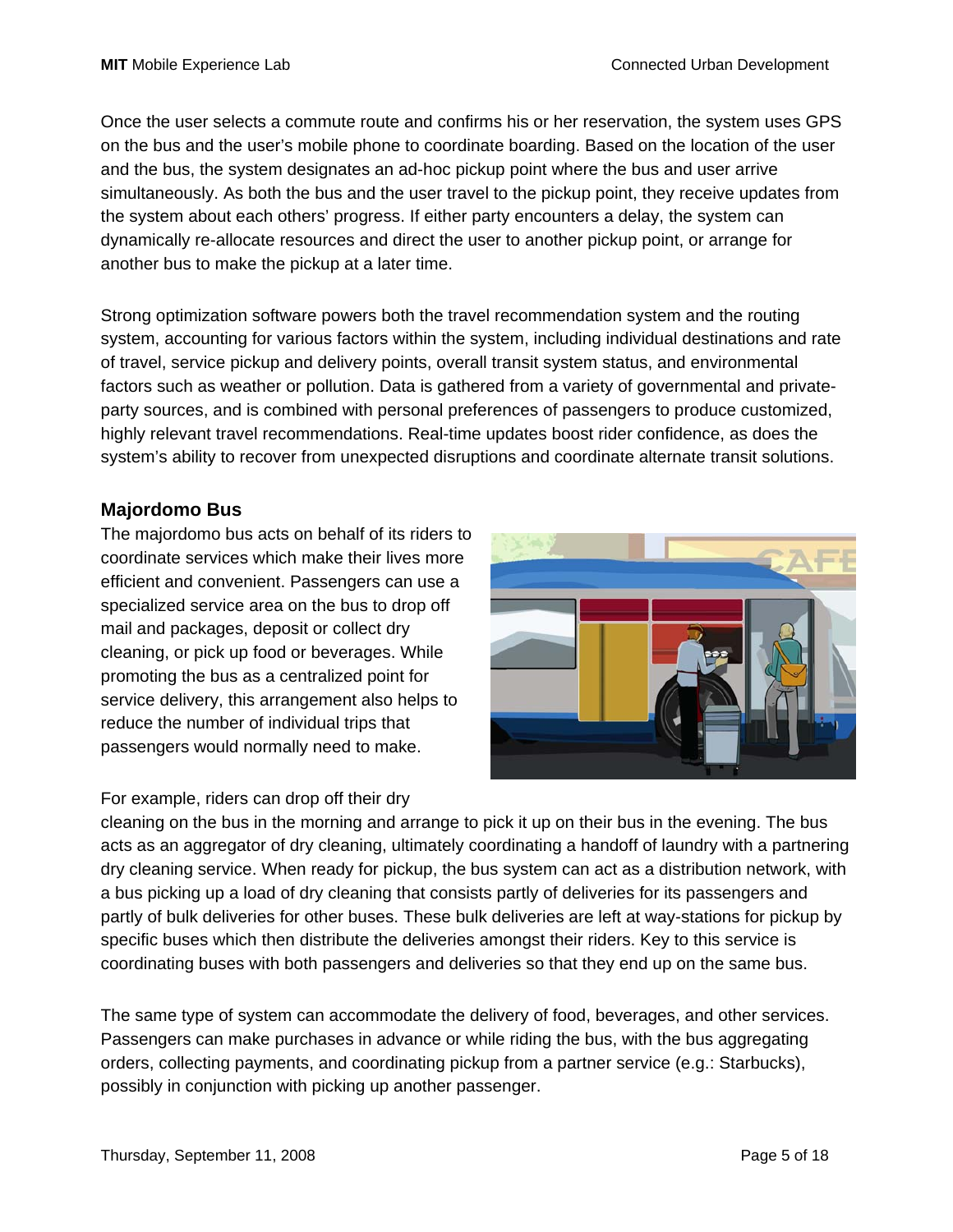Payment for these services, as well as fare collection, is handled using Near Field Communication (NFC) or other contact-less payment systems, either as the payment mechanism or as an authentication method that enables electronic transactions. For example, a passenger would need to use their NFC-enabled phone to claim their dry cleaning from the lockers on the bus. Payment could be processed using the phone or by debiting an electronic account, but the physical presence of the NFC-based authentication adds a level of security to the transaction. As technology improves, contact-less payment systems could be replaced by multi-factor biometric authentication.

### **Open Source Bus**

By providing an open platform for user participation and discussion, the Open Source Bus enables passengers to provide feedback to the bus system, interact with contextually-relevant content, engage in peer-to-peer discussions, and actively reconfigure the design of a bus to suit their particular needs.

By proactively soliciting feedback and suggestions from riders, the transit system can more effectively respond to everyday passenger needs. Feedback might include comments on service delivery or alerts about infrastructure issues such as potholes



or graffiti. Passengers can also use this platform to determine what types of services are enabled and delivered through the bus system. By using crowd-sourcing to evolve its services, the system can ultimately deliver highly-relevant, high-quality services which address the specific needs of the community. This platform also enables the transit system to deliver service advisories and system information, and to propose and receive feedback on service changes.

The open source bus also allows passengers to communicate on a peer-to-peer (P2P) level, such

as leaving messages for each other; real-time, bus-to-bus communication; or sharing ratings for local businesses. These ratings can be displayed in real-time as the bus passes the location, enabling opportunities for pushing place-sensitive information and location-specific advertising to passengers. Passengers could apply filters to this information, for example, choosing to be alerted whenever the bus passes a vegetarian restaurant with four or more stars. The format for displaying this information would normally be in a text-only

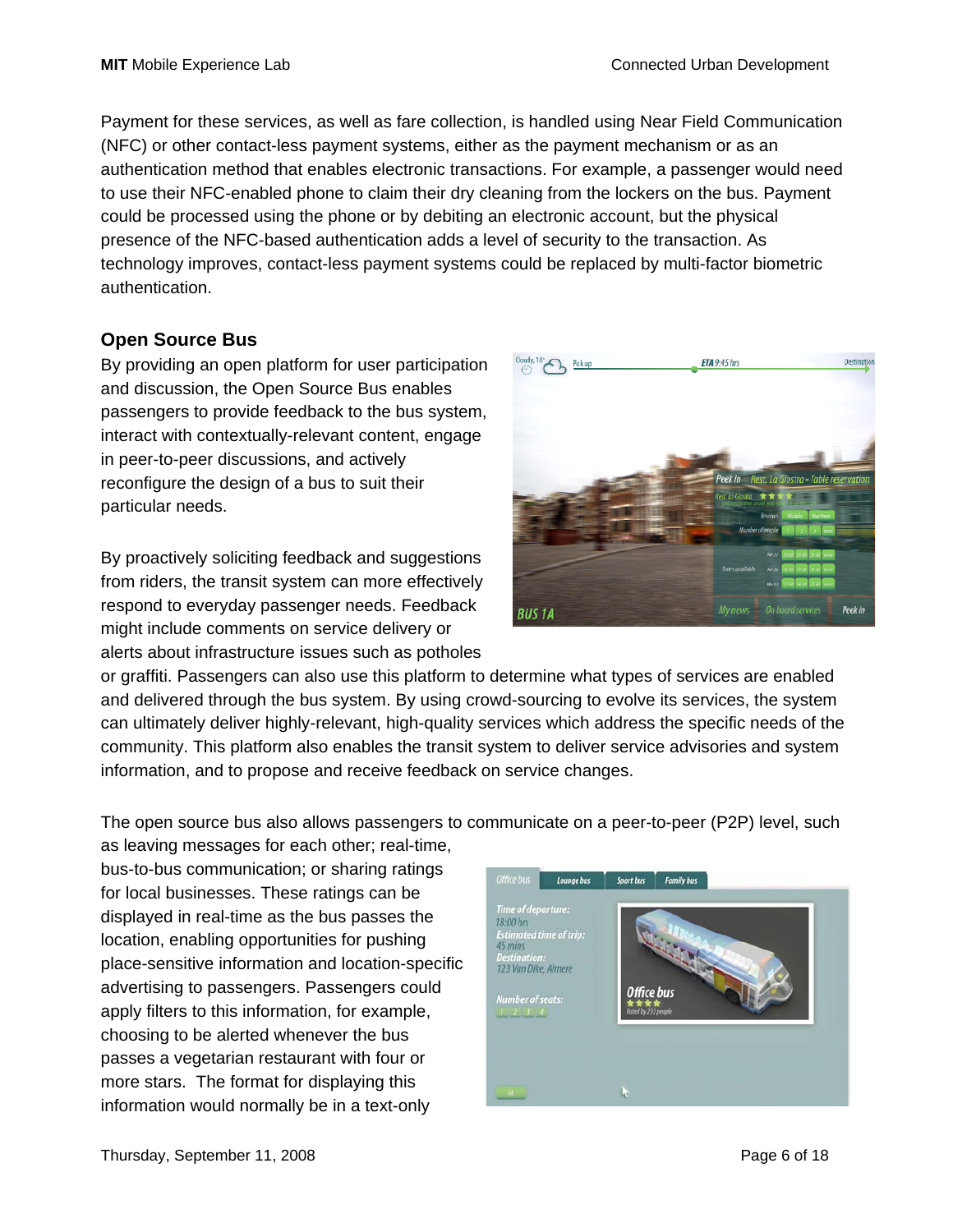format, but retailers could perhaps pay to include more colorful graphics or descriptions.

By open-sourcing the design of the bus interior, passengers can contribute towards the creation of customized buses which provide distinct environments and promote specific kinds of activity. Similar to "quiet cars" found on trains today, where mobile phone usage is limited, customized buses are optimized for particular uses, such as business meetings, networking, families, sports clubs, or activities.

A bus customized for business meetings would have an interior dedicated for this purpose (tables, network connections, telepresence facilities, etc.), just as a bus customized for families would have playpens and seating for various heights, or a sports bus might be customized with the team's livery and wide-screen TVs to watch the big game on the way home.

To promote the Work Bus, employers might offer employees time credits as incentives. Work done during the commute on the bus would thus count towards the overall work day. The combination of commute credits and productive working environments can help alleviate overall traffic congestion by encouraging commuters to stagger their departure times in the morning and evenings.

#### **Personalized Bus**

Next-generation internet routing technology in the form of IPv6 enables "internet everywhere", where any object can access (and be accessed through) the internet, enabling smart devices which can load personal profiles stored on the network. These profiles can include specifications for physical objects, such as adjusting the height or pitch of a seat, or for populating screens with information, such as filling a public screen with a personal workspace.



Passengers can identify themselves to objects

on the bus using contact-less technology such as NFC or RFID (Radio Frequency Identification). These objects can then reference the passenger's personal profile stored on the network and adapt their functionality accordingly: seats can adjust their height, the ventilation system can adjust the temperature in your zone, or your agenda can be brought up on the embedded window display next to your seat.

The Personalized Bus can also note your interests and social networks, and highlight particular businesses or services which might appeal to you or that your friends have recommended. As the bus travels through the city, it can scan for and alert you to vegetarian restaurants which have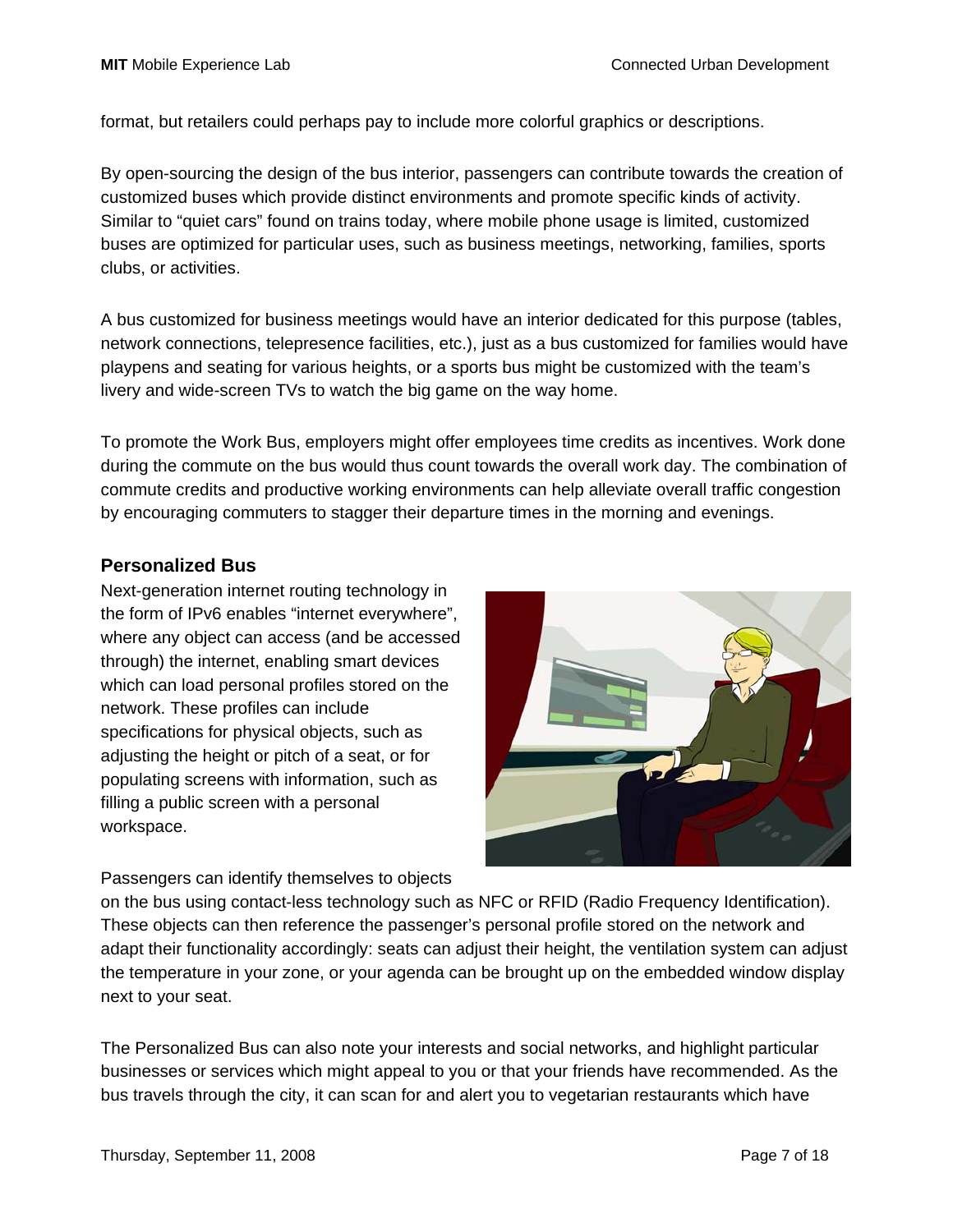received ratings higher than four stars. Or highlight restaurants which your friends have recently visited and rated positively.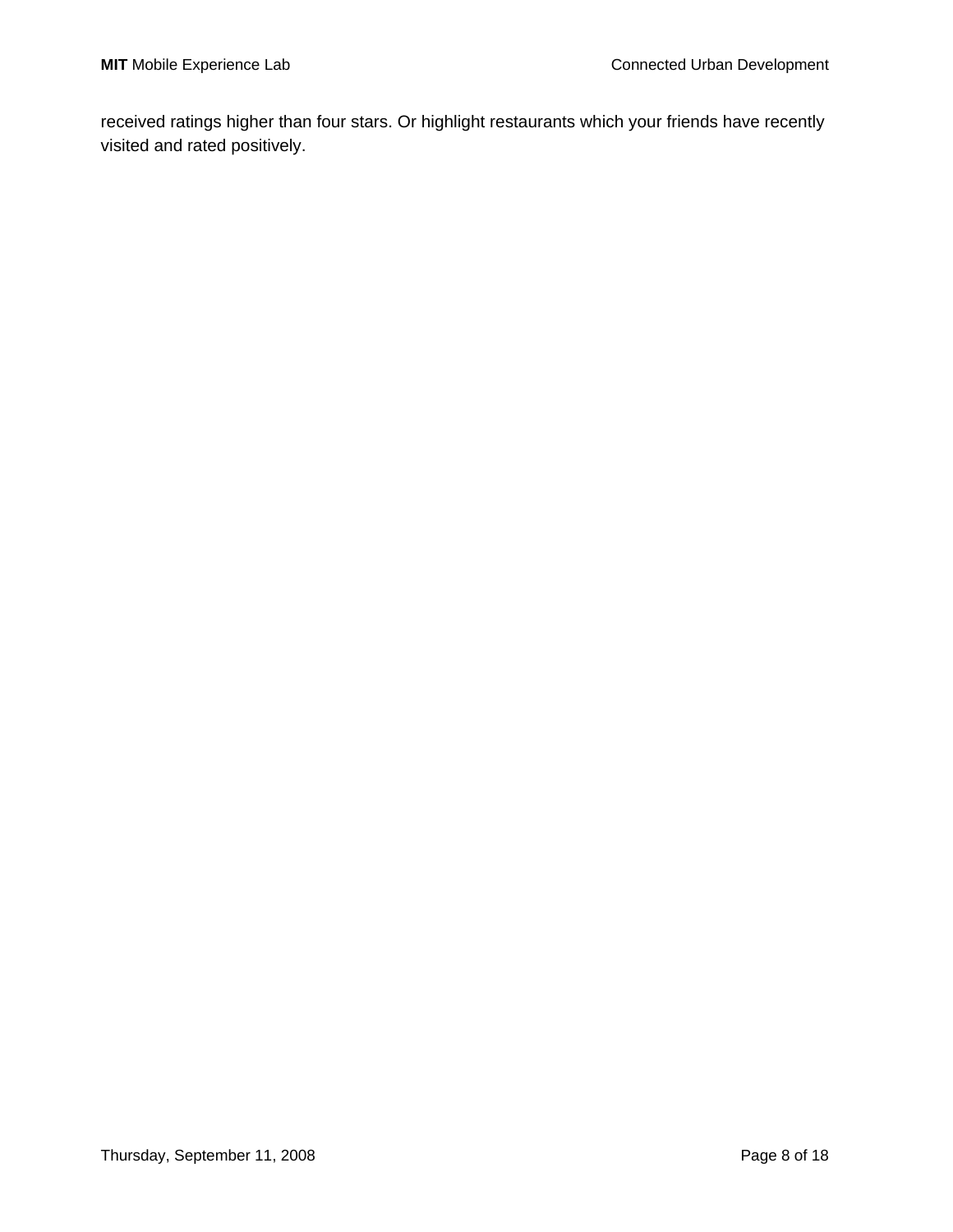# **San Francisco: Connected Transportation**

Our goal for San Francisco was to promote public transportation as an everyday mobility option,

particularly for the elderly. We were also interested in exploring how to connect people with the city, with public transportation, and with each other. Our timeline was five years in the future, and our particular use-case dealt with an elderly woman traveling from her home to the hospital for a checkup and prescription refill.

### **The Passport**

As a central part of the scenario, we developed the Passport application to deliver a number of different transit and lifestyle functionalities. This application runs on either a dedicated device or a generic mobile device, and delivers the following features and functionalities, which are described in detail below: personalized route planning, the green gauge, wearable urbanism, location-



based social networking, personalized interaction with city services, and dynamic, intelligent traffic management.

The Passport application helps to make public transit an attractive choice for enabling everyday activities by providing an integrated payment system and easy-to-access transit information. The addition of GPS-based directions and personalized route planning, along with integration into everyday routines helps provides an improved level of relevance and personalization

For example, the ability to get directions to her home no matter where she is in the city helps alleviate Lucia's uncertainty surrounding the transit system, raising her confidence and increasing her independence. More importantly, the system can securely integrate her doctor's exercise recommendations into its transit options, for example, by increasing or decreasing walking distances in its recommendations. Aligning user needs and goals with the transit system develops public transportation as a platform for achieving those goals while contributing to improved environmental conditions within the city.

### **Personalized Route Planning**

The Passport application's primary functionality is to connect the individual with the transit system. It does so by providing real-time information about bus arrival times and system delays, and by suggesting travel itineraries based on knowledge of the individual.

Based on the user's current location, the Passport application can suggest several options, calculating both the time it will take to walk to the bus stop and when the bus will arrive. The user can then make a decision whether he or she will be able to make it to the stop in time to catch the bus. These calculations take into account factors such as the overall system status, performance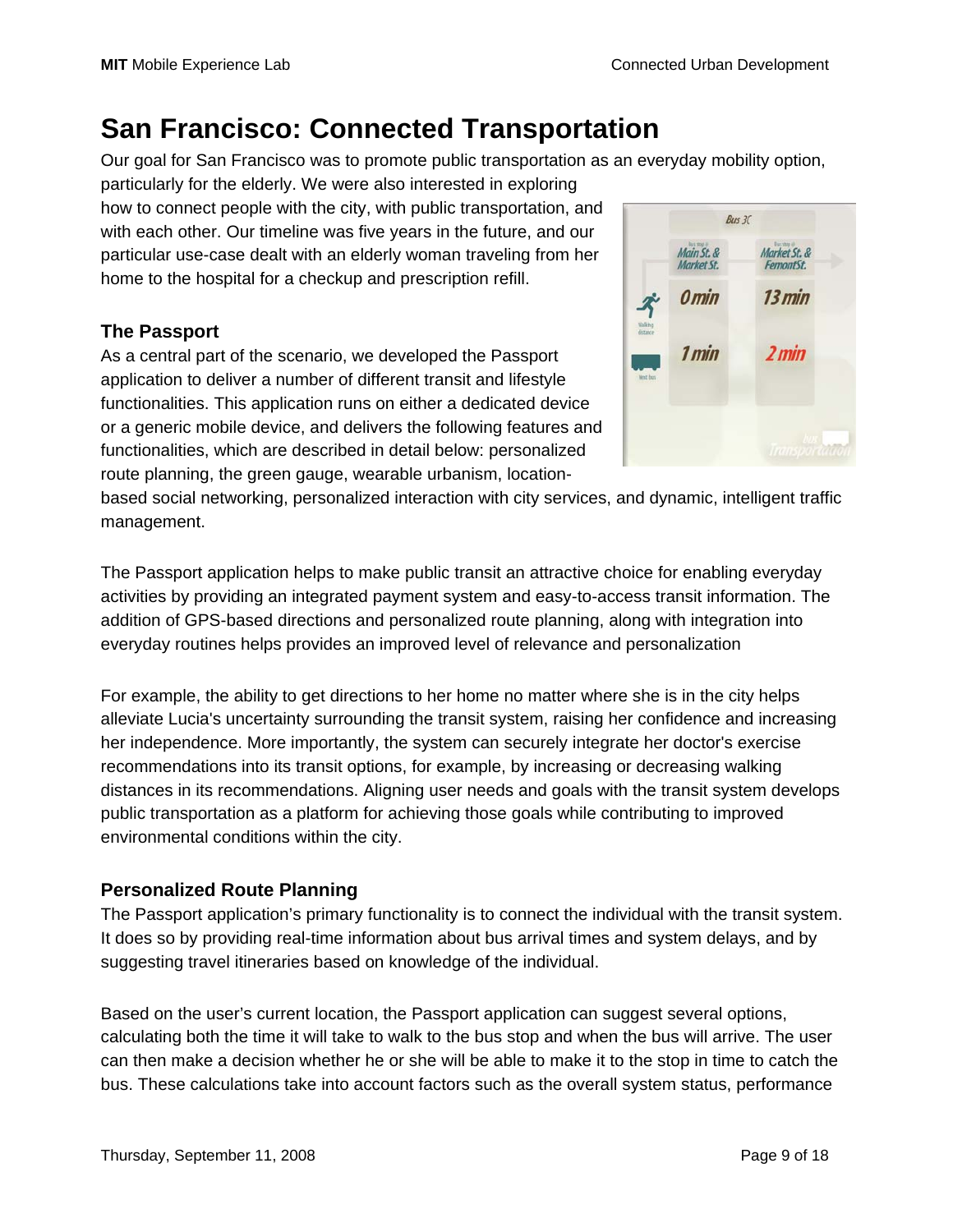along the particular bus line, the specific bus that will arrive, weather, traffic, city events, and planned works.

In addition to providing customized travel advice, the Passport application can integrate personal information into its calculations, such as health conditions or lifestyle goals set by the user or by their doctor. Taking these factors into consideration, the system can alter its recommendations to maximize or minimize walking, for example, in response to health conditions like diabetes or if the user is temporarily disabled with a broken leg.

In response to other factors, such as air pollution statistics or even the position of the sun, the system might recommend a reduced level of activity, or that you should walk on the shady side of the street to reduce exposure to UV radiation. In the evenings, the system could recommend routes which maximize streetlight exposure, or perhaps encourage taking an earlier bus which runs a longer route instead of waiting on the street for a bus running a later, more direct route.

#### **Green Gauge**

The Green Gauge acts as a kind of city health monitor and is located both inside and on the sides

of buses. As a bus drives through the different districts of the city, it collects historical information (such as electricity usage) and real-time environmental data (the number of cars passed) about each district. This information is aggregated into a visualization that of colored bands which enables viewers to quickly assess the overall "health" of the city. Because buses drive different routes every day, each bus develops a unique pattern that helps shape the overall perception of the city's environmental performance.

The goal of the Green Gauge is to diffuse awareness of the local environmental conditions throughout the community. The external Green Gauge enables members of the community to get a



rough sense of how their city and their neighborhood is doing, using each bus as a kind of environmental thermometer or litmus paper. The interactive Green Gauge on the inside of the bus allows passengers to engage with the data and explore specific districts in more detail by browsing the bus's route history and investigating specific data and trends.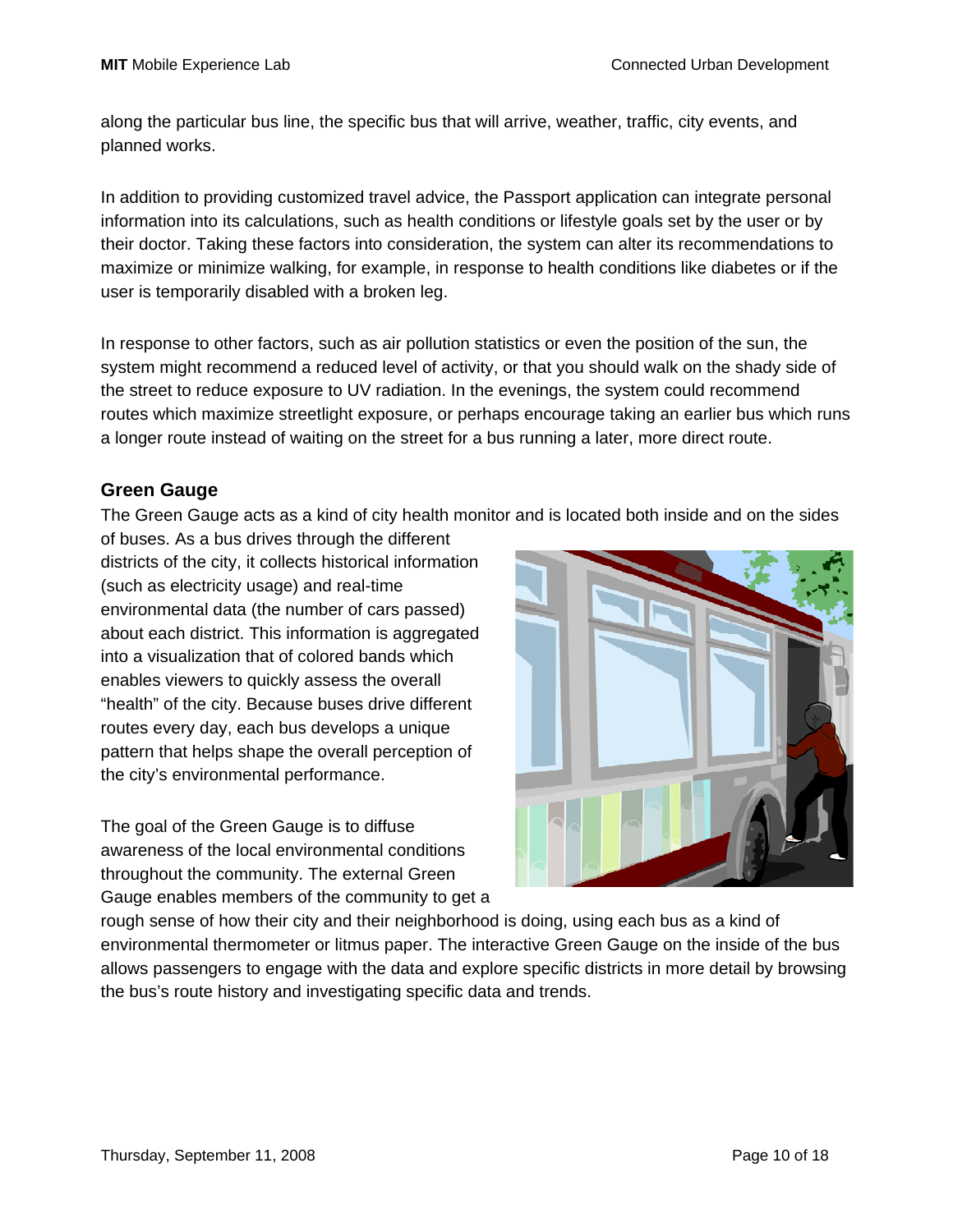Lucia, Mendoza

987-97-2129

Welcome

walking fast

**None** 

Password: \*\*\*\*\*\*\*\*\*

Shortness of breath when

Rosiglitazone - ORAL

#### **Wearable Urbanism**

The Passport application promotes a form of wearable urbanism, completely connecting the person with various services within the city, enabling more efficient service delivery and fostering collaboration between people and city services.

**General Hospital** 

 $Qs$ :

**Medications:** 

Allergies:

check in

Wearable urbanism expands the current boundaries of service delivery past the physical environment. For example, patients can begin the hospital check-in process while still on the bus. When they arrive at the waiting room, they can proceed through an express checkin process, reducing their waiting time and improving service delivery. After their checkup, patients can opt to receive an update from the pharmacy when their prescription has been filled, freeing them to use their time more efficiently than if they had been waiting at the hospital.

By connecting passengers with city services on a more personalized basis, the Passport application

enables direct communication and collaboration between people and city services. Users can alert the city to hazardous conditions within the system, provide demographic information which helps shape service delivery, and encourage the development of specific services and functionality within the bus system based on specific user needs.

#### **Location-based Social Networking**

Integrating location-based social networking into the transit system, enables the system to alert riders to friends on nearby buses and throughout the wider transportation network.

Access to this kind of coincidence information provides a unique social aspect to public transportation. Passengers waiting at a bus stop can either seek or avoid a ride with friends on arriving buses, providing another criteria for riders to use when deciding which bus to catch.

Social-networking information can also be used as a platform for urban gaming and as a basis for making place recommendations. For



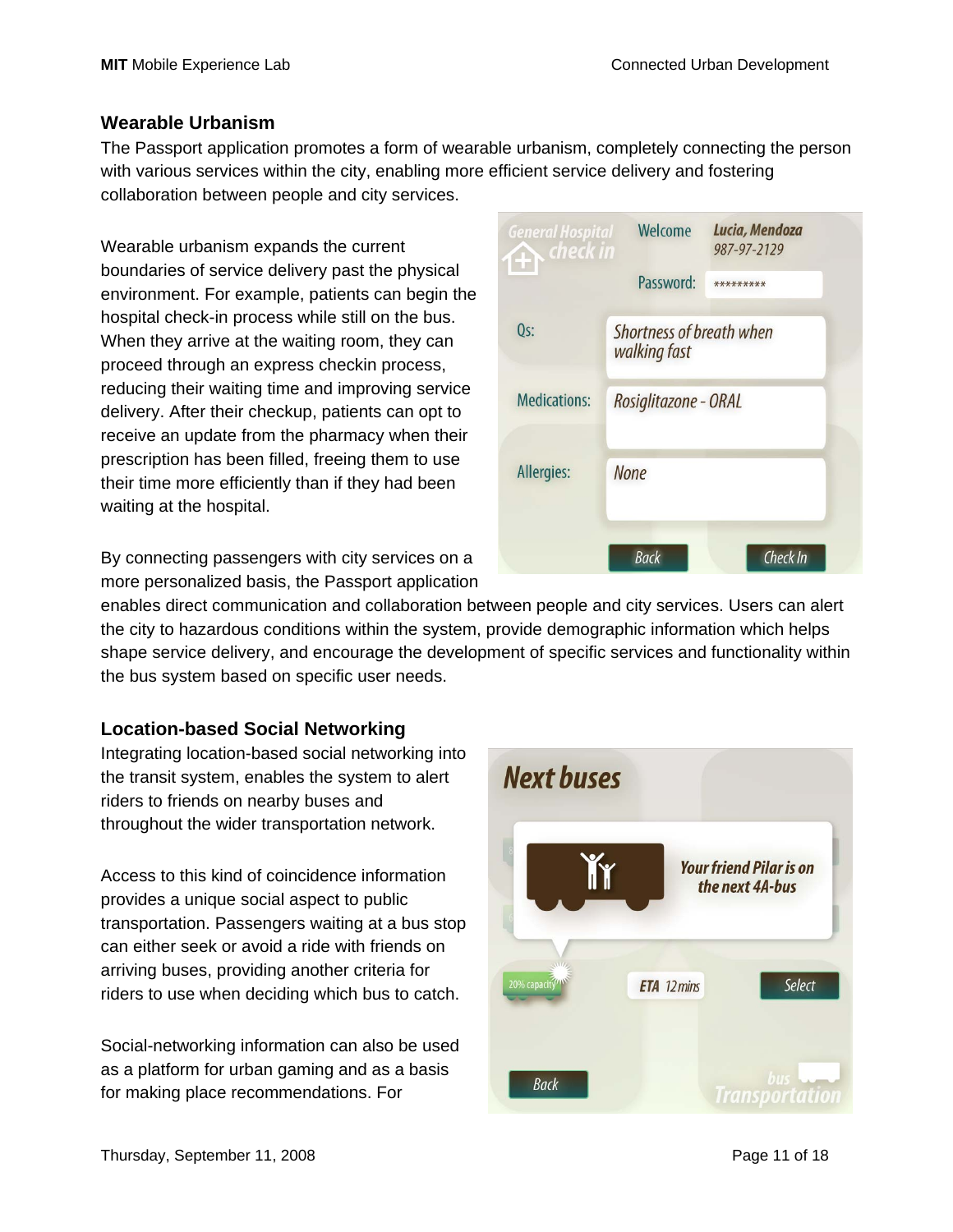example, as your bus passes a restaurant, you might receive a copy of a review written by a friend. If the transit system were to provide an open API and encourage an "opt-in" culture for the social networking component, external developers could harness the location information to provide users with unique services and applications that the transit system itself might not develop on its own.

#### **Personalized Interaction with City Services**

Personalization of city services can take several forms. One option is to deliver trip and destination

information, maps, and other travel information in multiple languages. Digital signage on a bus, for example, could adapt its displayed content based on language preferences stored in personal profiles associated with passengers' electronic bus passes.

Another option is to enable passengers to directly communicate with either the drivers or transit representatives. Instead of a faceless system providing status updates at a bus stop, passengers can receive a personal update from the transit representative monitoring the line. Passengers can ask questions and interact with the representative, fostering a more human connection between passengers and service, and helping to improve the overall perception of public transportation.



### **Dynamic, Intelligent Traffic Management**

In a city optimized for public transportation, buses may be given traffic-light priority through

intersections. This means that as buses approach an intersection, the light will remain green longer to allow the bus to pass through. Giving traffic-light priority to buses helps to reduce pollution from acceleration and deceleration, provides passengers with a smoother ride, and improves reliability of the bus service.

If riders have access to real-time information through their Passport applications and other information outlets, the bus system gains flexibility in its service delivery. For example, the

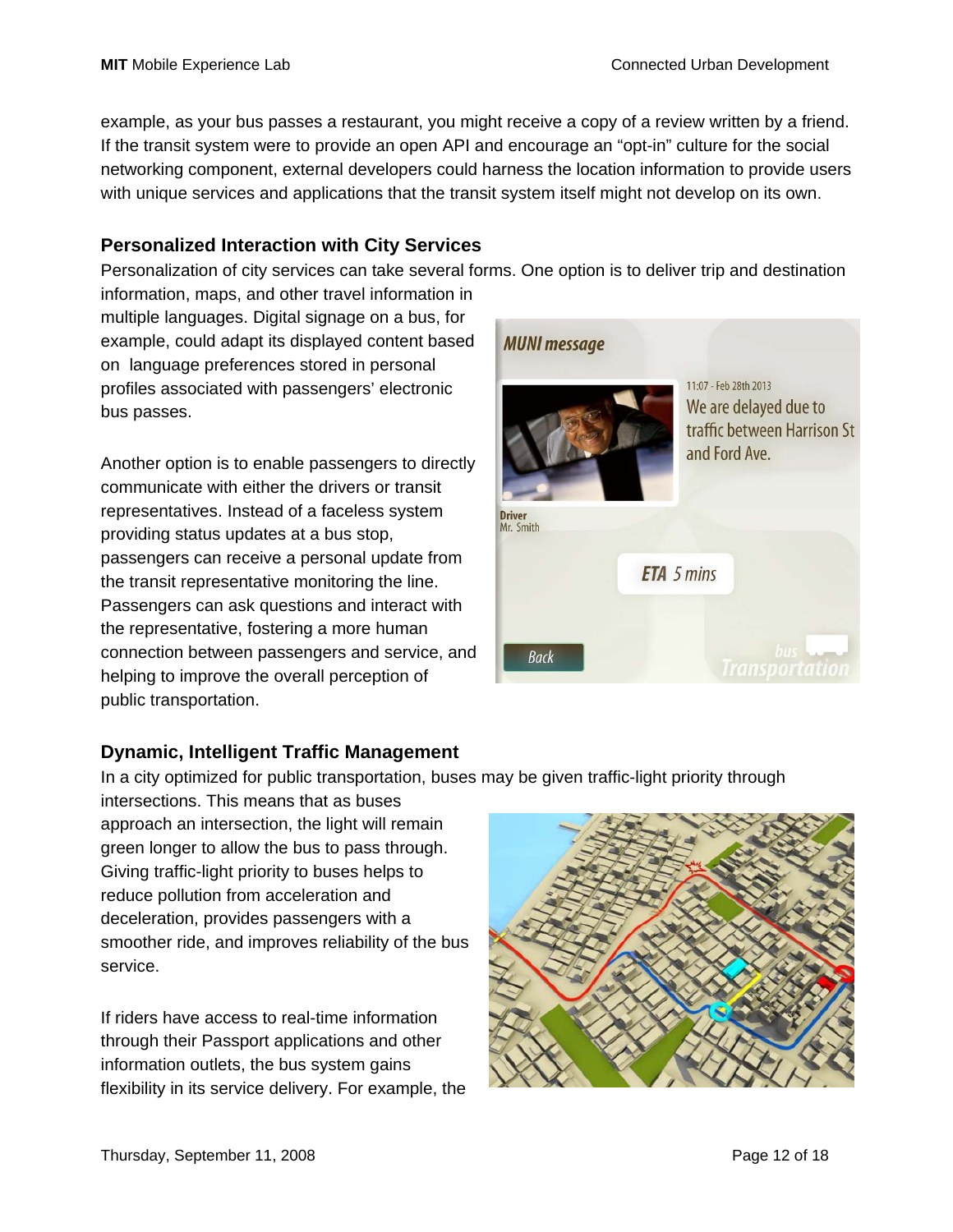system can reroute a bus around an accident or construction and proactively alert passengers to the change.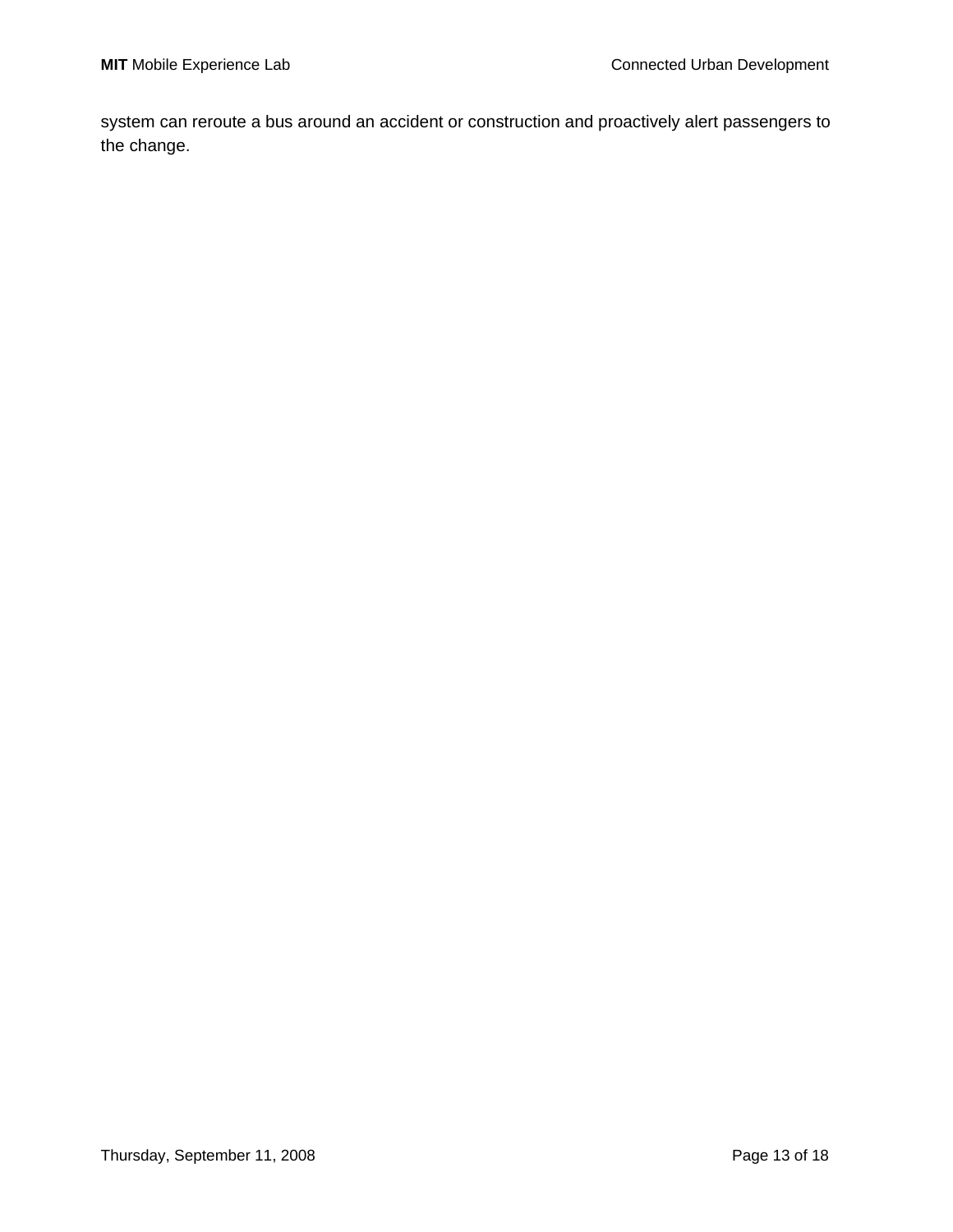# **Seoul: Informed Mobility with Options**

Because Seoul is so technologically advanced compared to most cities around the world, the challenge facing the city is not in the collection of information but rather the delivery of it. While Seoul already offers many public and private information services for public transportation delivered over multiple channels (e.g.: SMS schedules), there is virtually no interoperability and no consistency in delivery. Our goal was to explore ways of effectively delivering personally-relevant information to people so they can make better transportation decisions. It is worth noting that although our timeline was five years out, Seoul's infrastructure enables very forward-looking concepts.

## **The Smart Trip Advisor**

The Smart Trip Advisor is a version of the Personal Travel Assistant which helps people and

passengers make informed travel decisions based on factors such as price, environmental impact, and time-to-destination. Specific trip segments within an itinerary are analyzed and presented with recommended transportation modes, along with an analysis of environmental, time, and financial impact. The user can match his or her priorities (time, money,  $CO<sub>2</sub>$ ) with the options listed by the system, or make changes on a more detailed, granular level.



By aggregating real-time and historical transit

information from a variety of public sources (the subway system) and private sources (private bus lines), and personal information from an agenda (outlook calendar) or personal profile (accessibility or transit mode preferences), the Smart Trip Advisor can proactively generate a complete overview of a journey targeted towards a specific user. This journey overview incorporates a number of decision points which alert the user to multimodal options which may speed their journey or help reduce their environmental impact. For example, if traffic is predicted to be especially heavy between meetings, the system may recommend that a user stop at a public telepresence facility and hold her meeting remotely instead of holding the meeting in person.

Aggregate decisions made by a user with the Smart Trip Advisor can be represented through a personal green calculator that helps the user understand their personal impact on the city. Each option presented by the system can include environmental impact information which may influence a user's choices when creating a travel itinerary. Individual decisions made using the Smart Trip Advisor are then placed in context of a larger personal budget or goal, providing a common language with which to compare behavior with friends, family, and social networks at large.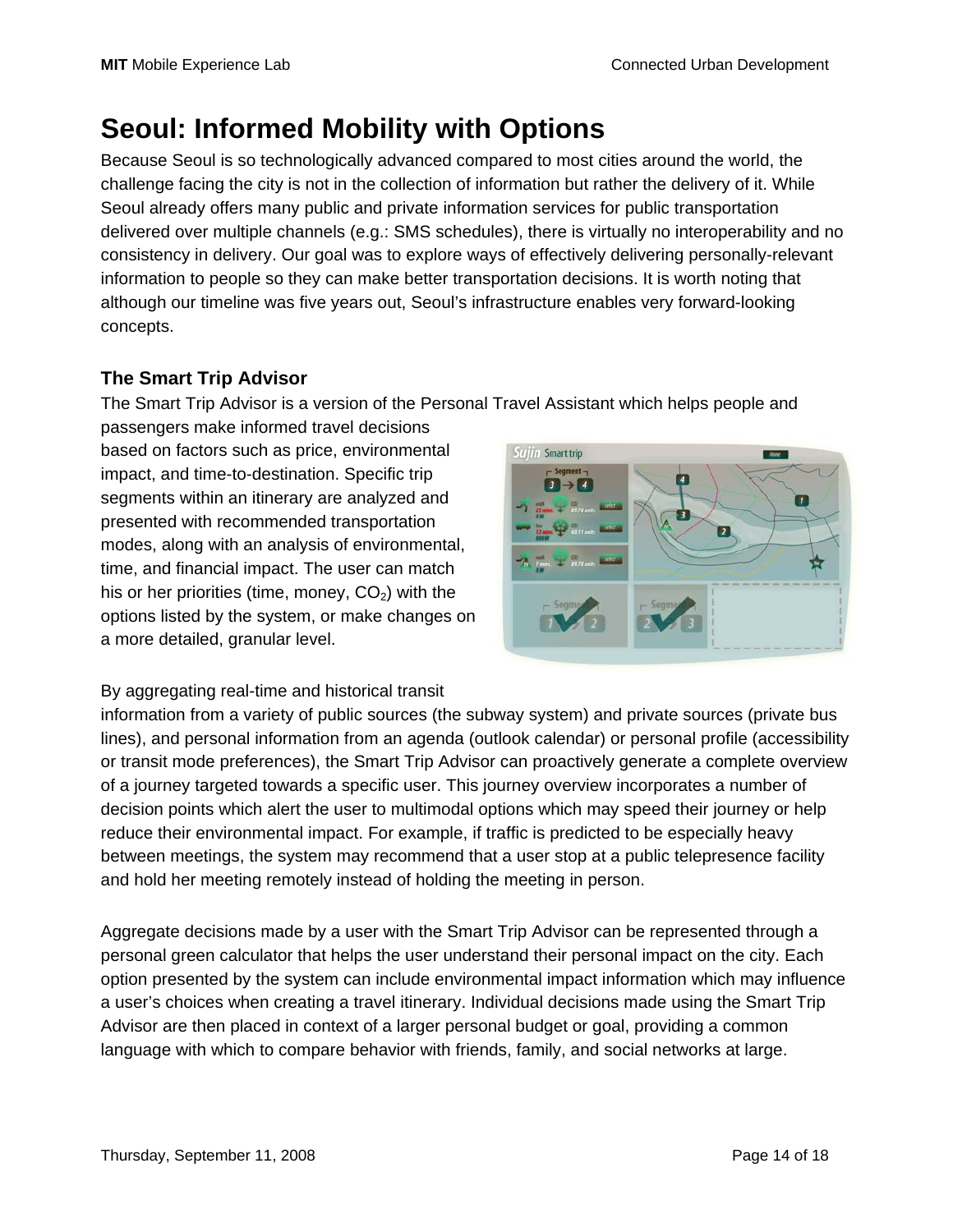By connecting a personal accounting system with a rewards system, cities, corporations, and institutions can provide incentives to users. A company like Samsung may sponsor an internal contest that recognizes and rewards employees who take public transportation. Individual employee performance can then be aggregated to produce an overall score for the company, which can then be compared against other companies to create team-based competitions. While such competition has immediate environmental benefit in the form of increased public transportation use and decreased use of personal vehicles, the longer-term benefits of competition include a persistent source of motivation for increased rates of adoption, and encouraging and sustaining behavior change.

### **Predictive Advice**

By comparing real-time conditions with historical performance under similar conditions, the system can generate predictive recommendations for a

particular journey. These estimates can incorporate data such as scheduled civic or sporting events; street closures and construction; accidents; environmental information such as weather, pollution, or seasonal variances; and current traffic volume. Collecting this information over time provides a foundation for the system to develop estimates of transit behavior in similar real-time conditions.



These estimates may vary depending on the time of day or the weather, and can assist in decision-making when optimizing trip itineraries,

both for the current trip segment and for those later in the day. For example, the system might suggest waiting a half hour in the afternoon to avoid the worst traffic. Or if the weather is nice, it might recommend renting a bicycle to complete a journey.

Including statistics about particular aspects of travel (travel time,  $CO<sub>2</sub>$  emissions, trip cost) helps both the system and the user to optimize trip itineraries based on particular goals. The suggestion to ride a bicycle in nice weather may be further influenced by the amount of  $CO<sub>2</sub>$  saved over a similar journey by car or bus.

The data used in these calculations is pulled from various sources utilizing a non-centralized information architecture. In this system, on-time information about a bus does not come from a data center but from the bus itself, or perhaps a router somewhere on the network.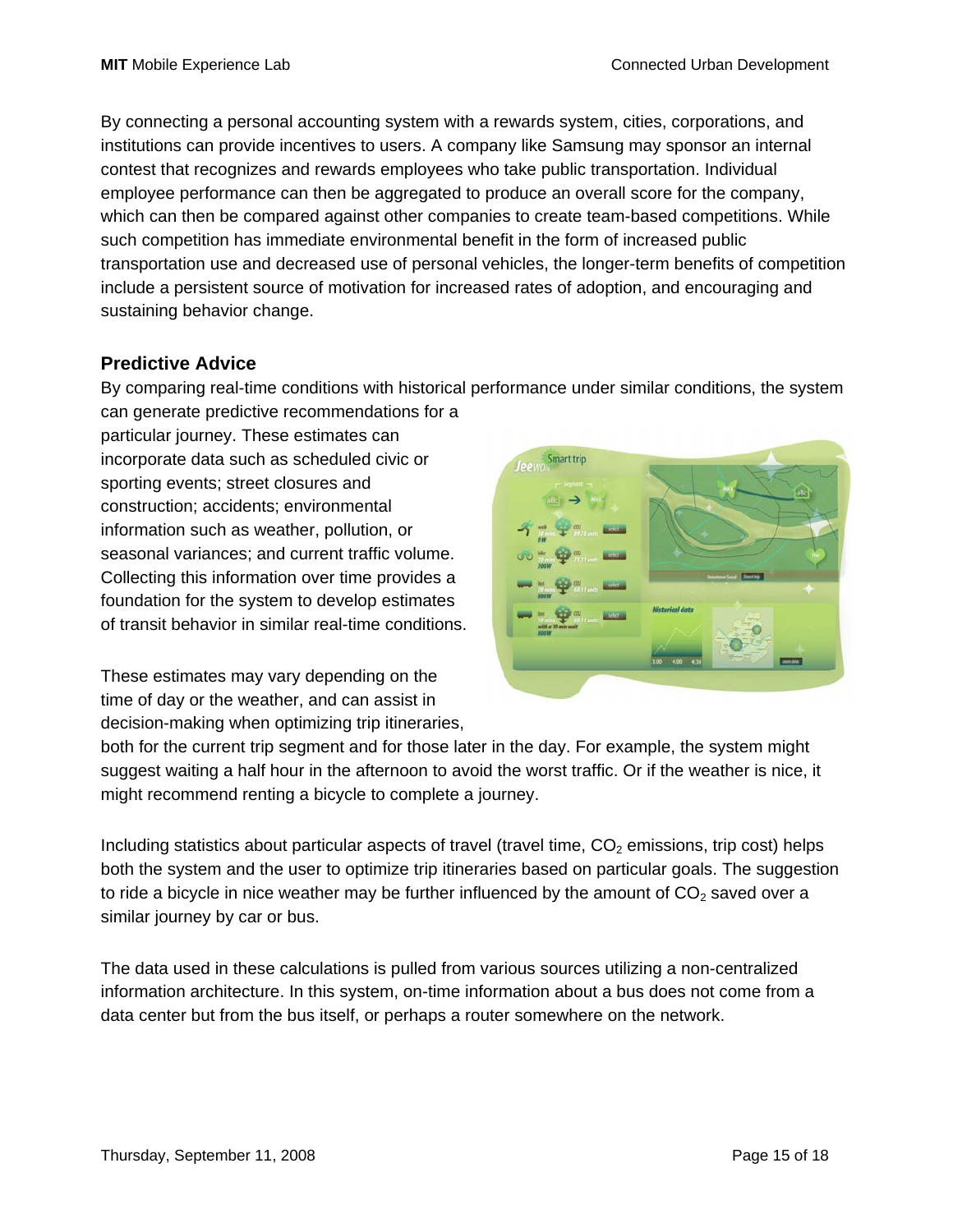#### **Smart Urban Furniture**

Smart urban furniture is a platform that extends accessibility for digital content into public spaces,

creating a responsive city environment that allows citizens to access information through customized interfaces.

While a certain amount of transit information can be consumed through mobile and handheld devices, detailed planning with higher resolution information will likely require a physically larger screen and physical security measures to protect personal privacy. This perspective influenced the design of urban furniture in the subway system which allows users to retrieve



their personal profiles from the network using a public access point. This access point enables a user to begin planning a trip on a mobile device or laptop, and then seamlessly access the same information through a high-resolution, public interface to complete detailed planning stages.

After approaching a screen embedded in the urban furniture, the user can use contactlessly log into their personal space using their mobile device and draw on the multi-touch screen to define the boundaries of their workspace. Directional sound, directional monitors, and sound cancelation technology provide physical security, which prevents passersby from viewing screen contents or overhearing conversations. Directional monitors enable the user to view content from a certain angle, while anyone outside of that viewing angle will see alternate images, such as advertising. Directional sound constrains audio to a specific zone, while sound cancellation can prevent eavesdropping through obfuscation or complete cancellation. Cameras embedded in the display can be used by users both for video conferencing and for monitoring personal space (for example, to see if someone is lurking behind them).

The urban furniture incorporates multi-touch tables and a private telepresence facility which adds an additional level of privacy for discussions. However, the physical design also provides a social space encouraging congregation and relaxation for those not using the electronic portion of the system.

### **Customized Maps**

Map information delivered through platforms such as the smart urban furniture incorporates two major concepts: personalization and customization.

Personalization means the system delivers information that is relevant to you. If you have a specific destination in mind, the map can focus its information delivery on points which are relevant to you, filtering out extraneous and potentially distracting or confusing information.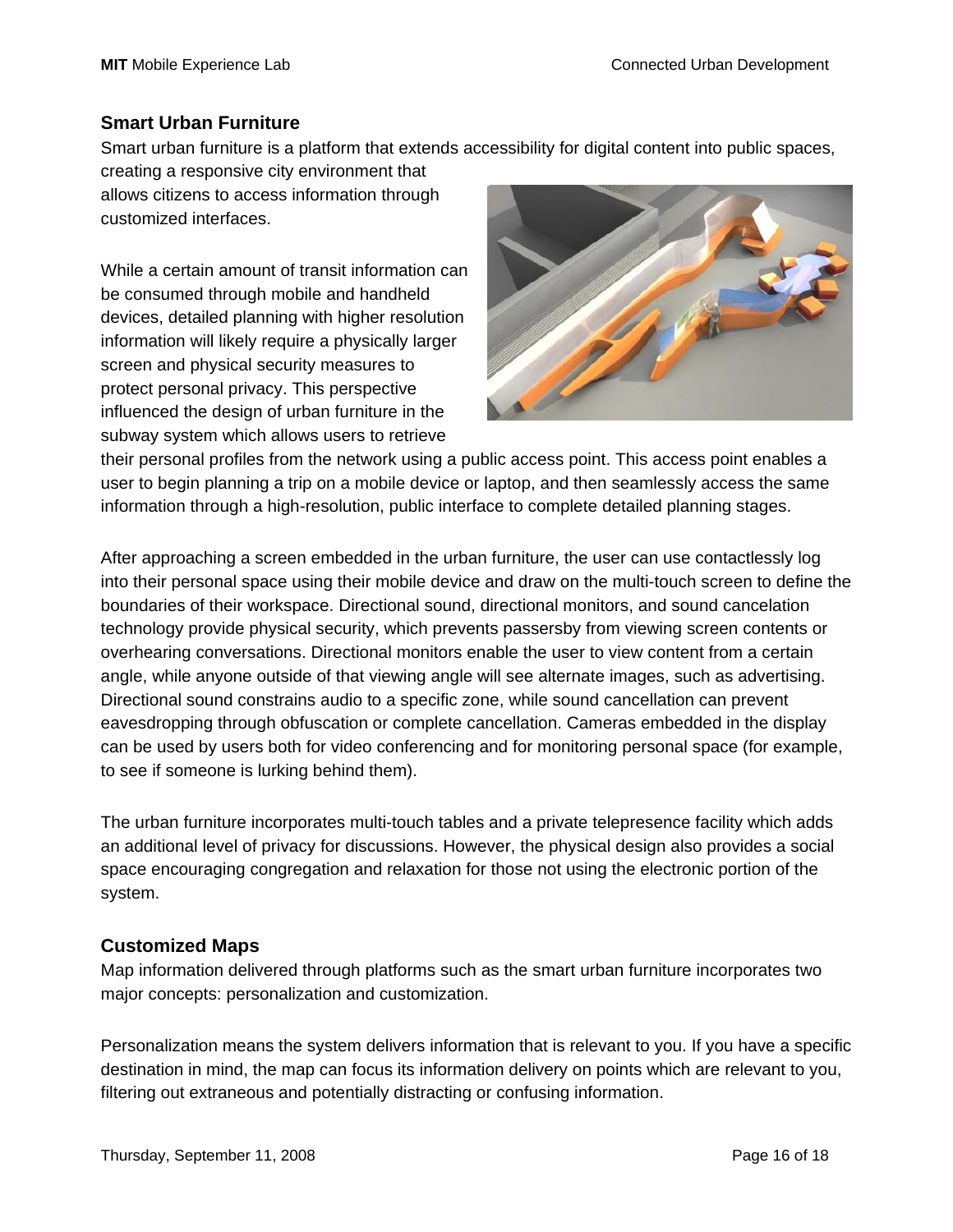Customization means that the user has increased control over how the chosen information is

presented. This capability serves two purposes: first, to represent information is a way that makes sense, is attractive, or is most useful to the user; the second, to enable personal expression through map templates.

Because screen-based maps are capable of changing their representation, it makes sense to cater to user needs when displaying map information. For example, the same map can be displayed in different languages based on who is viewing the map. Alternatively, a high-contrast version could be displayed for users with impaired vision.



Beyond the functional uses of customization lie more aesthetic goals. In the same way that ringtones signal identity and can be traded within communities, map templates could be used to encourage a culture of mapping that promotes two-way participation with transit data. Instead of consuming information as presented by the city, anyone can create a template which highlights different content or simply presents the same data in dramatically different styles.

Users could create personalized maps of the city which highlight stops based on the nice restaurants in the general vicinity. Other users might create a stylized, manga version of the subway map. This customization can be developed by individuals for their friends and social networks, or can be promoted by industry. Advertisers may create whimsical maps which represent the subway train as a hamburger, the stops as french fries, and the lines as ketchup, mustard, or other condiments.

Customized maps may be unique to physical locations; to download a custom map, you would need to visit the station which hosts that map template. This encourages exploration of the transit system while maintaining a unique character for each station that is developed by the community surrounding that station.